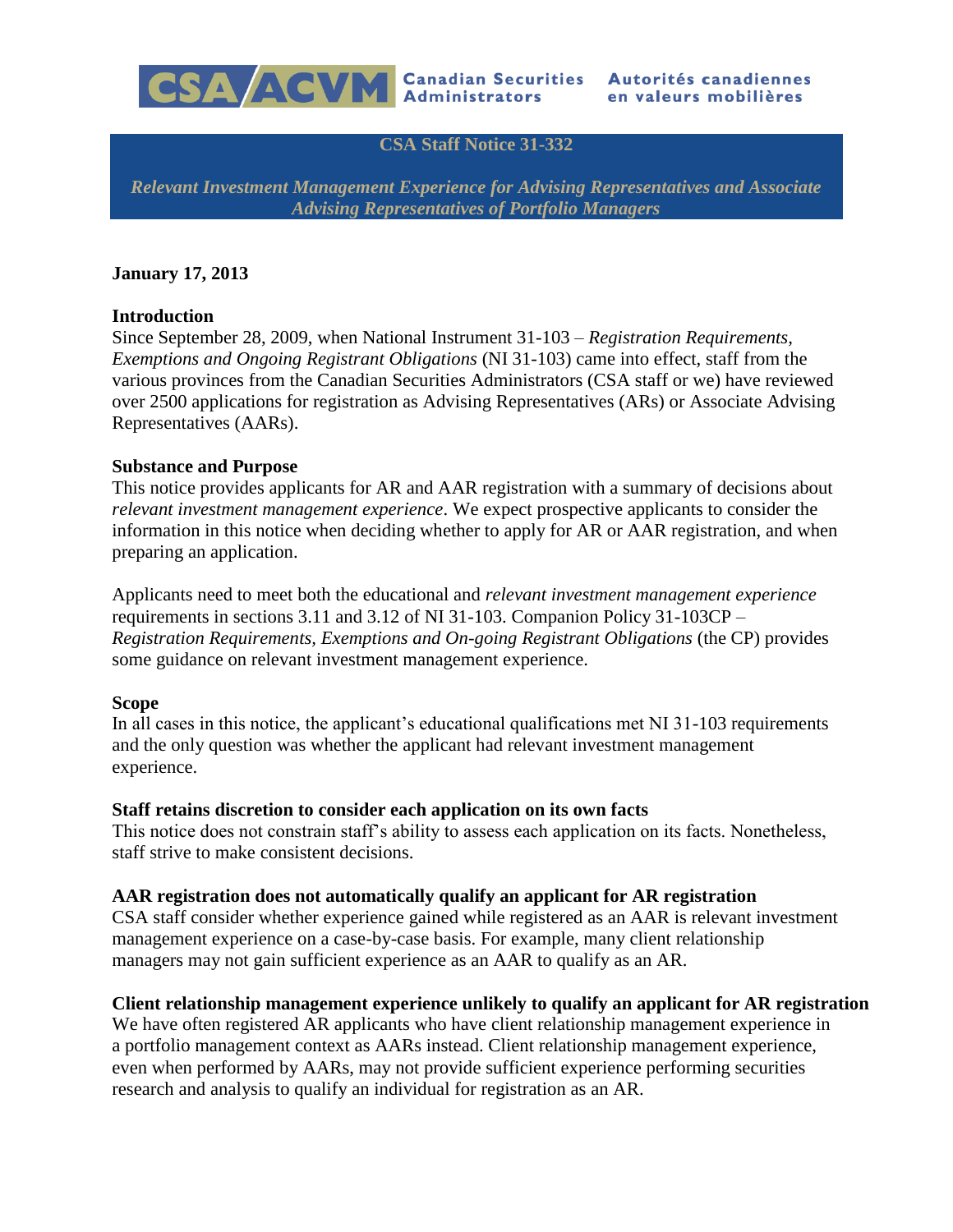## *Client Relationship Manager not approved as AR but approved as AAR*

The applicant possessed a number of years of industry experience, including 5 years assisting a registered AR at a registered Portfolio Manager (PM) firm. The applicant's experience assisting the AR in assessing suitability, creating investment policy statements, determining asset allocation, monitoring client portfolios and producing macroeconomic reports for the AR and for clients of the PM firm was considered valuable. However, the applicant had not demonstrated experience performing research or analysis of individual securities.

#### **Client relationship management may not trigger the registration requirement**

We recognize that many individuals who perform client relationship management services may not provide specific advice and therefore may not trigger the registration requirement.

For example, some client services representatives conduct activities such as marketing the services of the firm by providing general information about the registrant firm and its services that do not include a strategy tailored to any specific client. While some client service representatives may accompany an AR or AAR to meetings with clients and provide assistance with the completion of KYC forms, they might not themselves develop an investment policy statement for the client, provide specific information such as recommending a particular model portfolio for the client or explain the implications of discretionary portfolio decisions that were made by the client's AR.

#### **Corporate finance experience may not qualify an applicant for AR registration**

We have declined to register a number of individuals who have corporate finance experience as ARs and instead registered them as AARs. While corporate finance experience may involve the valuation and analysis of companies and securities, the applicants' experience did not demonstrate an ability in, and understanding of, portfolio analysis or portfolio securities selection nor were the applicants able to demonstrate alternative experience managing investments on a discretionary basis.

## *Investment Banker not approved as AR but approved as AAR*

The applicant possessed more than 4 years of experience working in the corporate finance division of a registered investment dealer. The applicant's experience valuing securities for initial public offerings, debt and equity financings, take-over bids and mergers and acquisitions was considered valuable. However, the applicant had not demonstrated any experience performing portfolio analysis or selecting securities for a portfolio of investments, such as KYC or suitability analysis or analysing correlation of securities. The applicant had also not demonstrated any experience managing investment portfolios on a discretionary basis.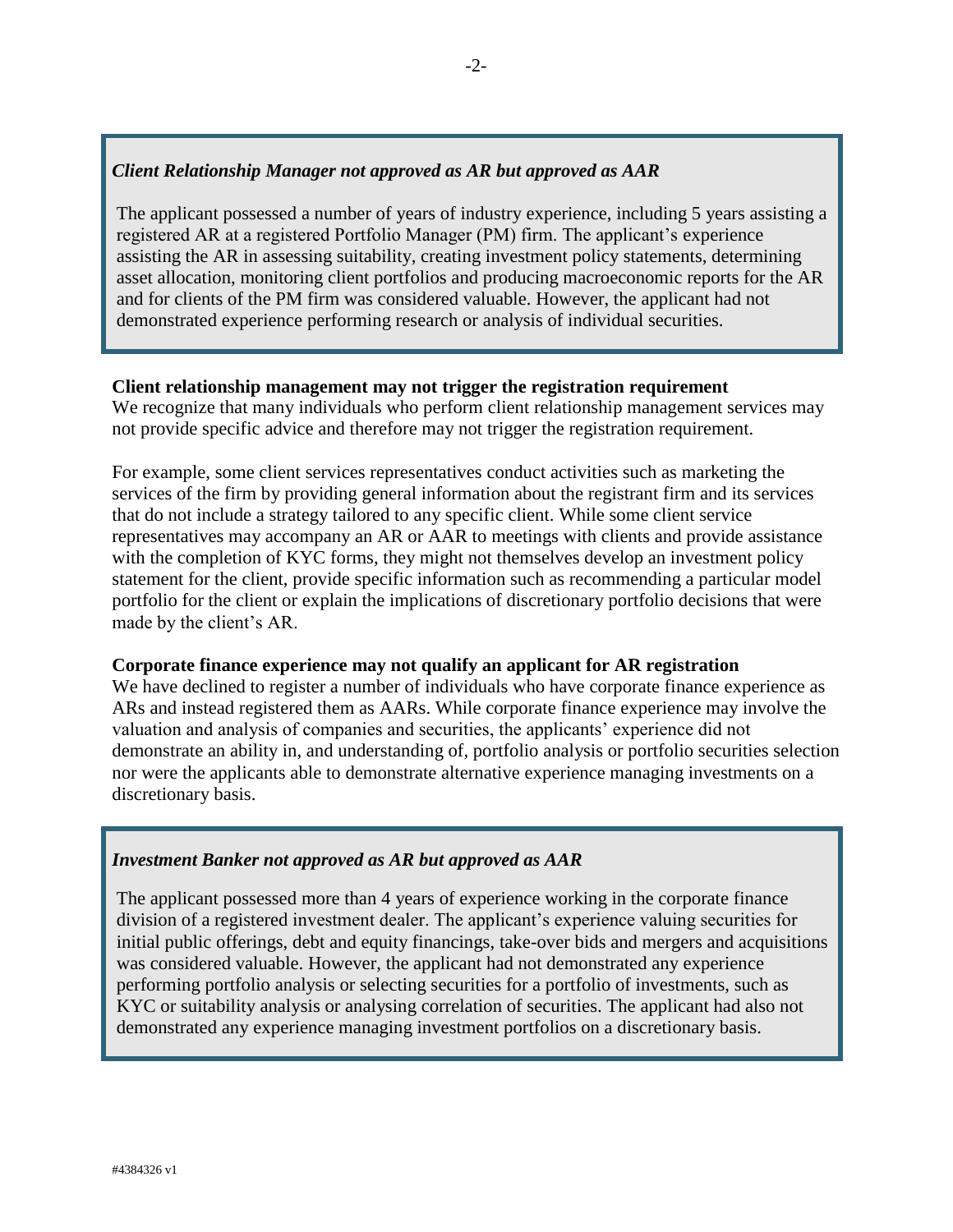## **Experience at an IIROC dealer may not qualify an Applicant for AR registration**

For example, some registered representatives sell mostly or exclusively a limited number of model portfolios or "portfolio solutions" to clients based on their investment objectives, risk profile or other factors unique to the individual client. In these instances, we have generally registered the individual as an AAR.

## *IIROC dealing representative not approved as AR but approved as AAR*

The applicant had been employed for more than 4 years with an IIROC member firm as a registered representative. The applicant met with clients to review and discuss KYC information and establish risk tolerance, objectives and time horizon. The applicant would make specific investment recommendations to achieve this asset mix recommendation and construct the portfolio by selecting the appropriate investment solutions and fixed income securities in accordance with the firm's model portfolios. The applicant discussed specific investment returns with the client and compared them to industry benchmarks and kept up-to-date on market and world events.

Other registered representatives may offer a much broader range of products involving significant security-specific research and analysis of their own. In some of these cases, depending on the specific facts provided, we registered the individuals as ARs.

## *IIROC dealing representative approved as AR*

The applicant had been employed for more than 4 years with an IIROC member firm as a registered representative. The applicant met with clients to review and discuss KYC information and establish risk tolerance, objectives and time horizon. The applicant performed detailed research and analysis of investment funds, fixed income securities, structured investment products and single stocks. The applicant obtained data from various sources including issuer prospectuses, offering memorandums and other source documents. The application described the registered representative's process for performing detailed analysis with this data for different types of securities, the analysis of each individual security for the client and the analysis of the portfolio as a whole for the client.

## **Consulting experience with portfolio manager selection and monitoring may not qualify an applicant for AR registration**

We have received applications from individuals who have experience as consultants, providing advice to individuals and corporations on asset allocation and the selection and ongoing performance of their investment portfolios or investment managers. We have found that the degree of specific advice and securities analysis, if any, performed by the individuals can vary extensively among firms and individuals and whether the individual has been approved as an AR, AAR or not approved at all is very case-specific.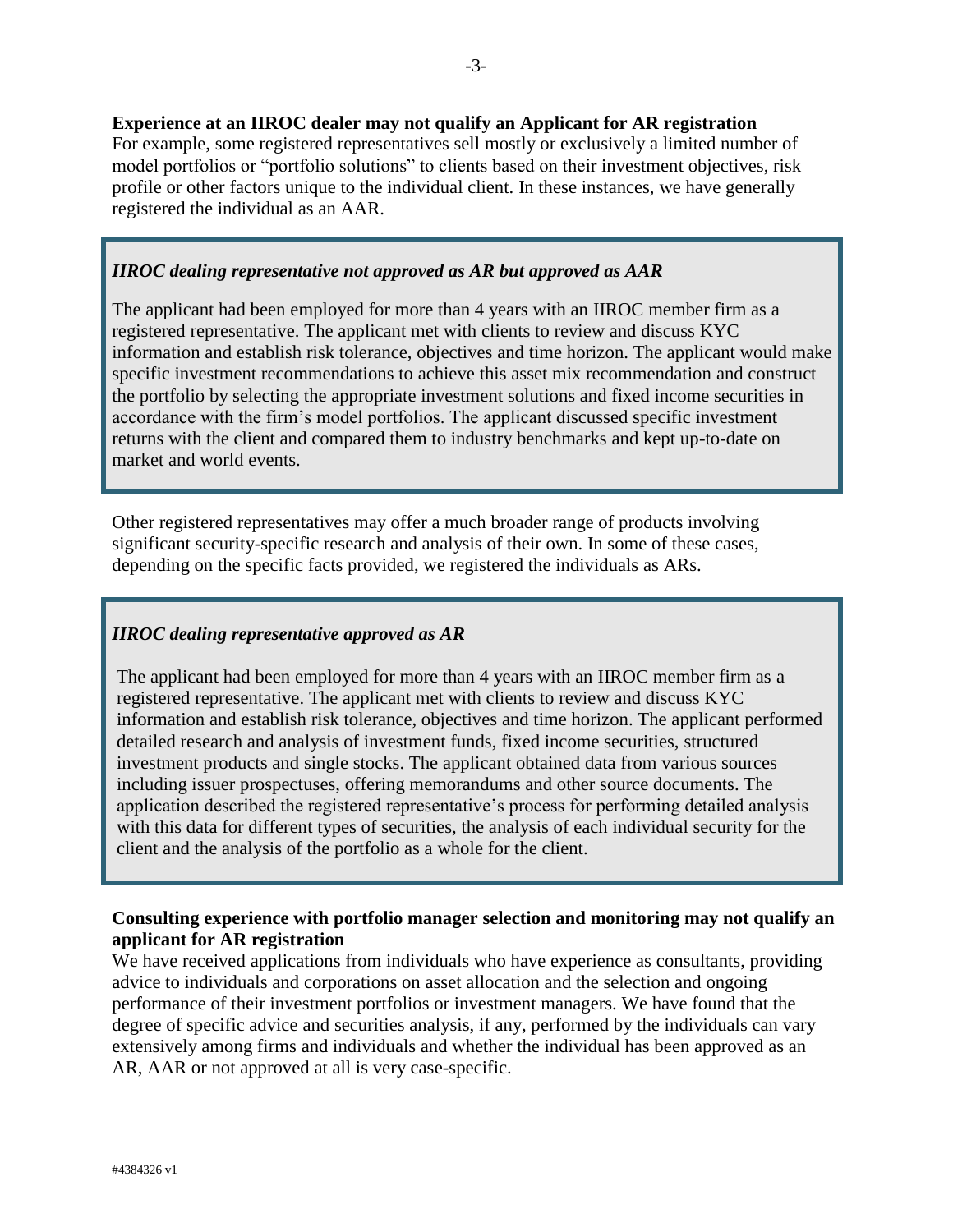## *Consultant not approved as AR, AAR recommended based in part on other experience<sup>1</sup>*

The applicant carried on business providing general financial planning advice. The applicant did not specifically research individual securities in this capacity. The applicant would provide guidelines for investment policy and asset allocation. The applicant would perform research and analysis to review the performance of various registered portfolio managers and would refer clients for discretionary money management based on the research and analysis. The applicant also monitored the registered PMs based upon certain described criteria. While the applicant was not able to demonstrate any specific securities research and analysis or securities selection in this role, the applicant was able to demonstrate some experience analysing the merits of specific securities in a different role.

In some situations, the activities submitted as relevant investment management experience involve or may involve providing specific advice to clients and therefore may require registration. We also recognize that many individuals who provide portfolio manager selection and monitoring do not provide specific advice and therefore may not trigger the registration requirement. Among the factors we have taken into account are:

- whether the client contracts with the portfolio manager(s) or the consultant
- whether the consultant manages the hiring and evaluation of the portfolio managers
- $\bullet$  the degree of reliance by the client on the consultant
- the client's expectations as set out in the contract with the consultant.

## **Mutual fund sales experience unlikely to qualify applicant as AAR or AR**

We have received applications from individuals employed by IIROC firms or mutual fund dealer firms who have primarily or exclusively sold mutual funds to clients based on the investment objectives, risk profile and other factors unique to the individual client. We have not generally registered individuals whose experience has been limited to mutual fund sales as ARs or AARs because they were not able to demonstrate sufficient experience analysing individual securities or managing investments on a discretionary basis.

# *Mutual Fund dealing representative not approved as AR or AAR*

The applicant possessed over 10 years of experience as a mutual fund dealing representative. The applicant met with clients to review and discuss KYC information and establish risk tolerance, objectives and time horizon and recommended a combination of proprietary mutual funds based on this assessment. The applicant possessed an additional year of experience taking orders for the purchase and sale of securities as a registered investment representative at a discount brokerage firm. The applicant was not able to demonstrate any significant experience performing individual securities analysis or selection or any experience working in a discretionary investment management environment.

 $\overline{a}$ 

 $<sup>1</sup>$  The application was withdrawn.</sup>